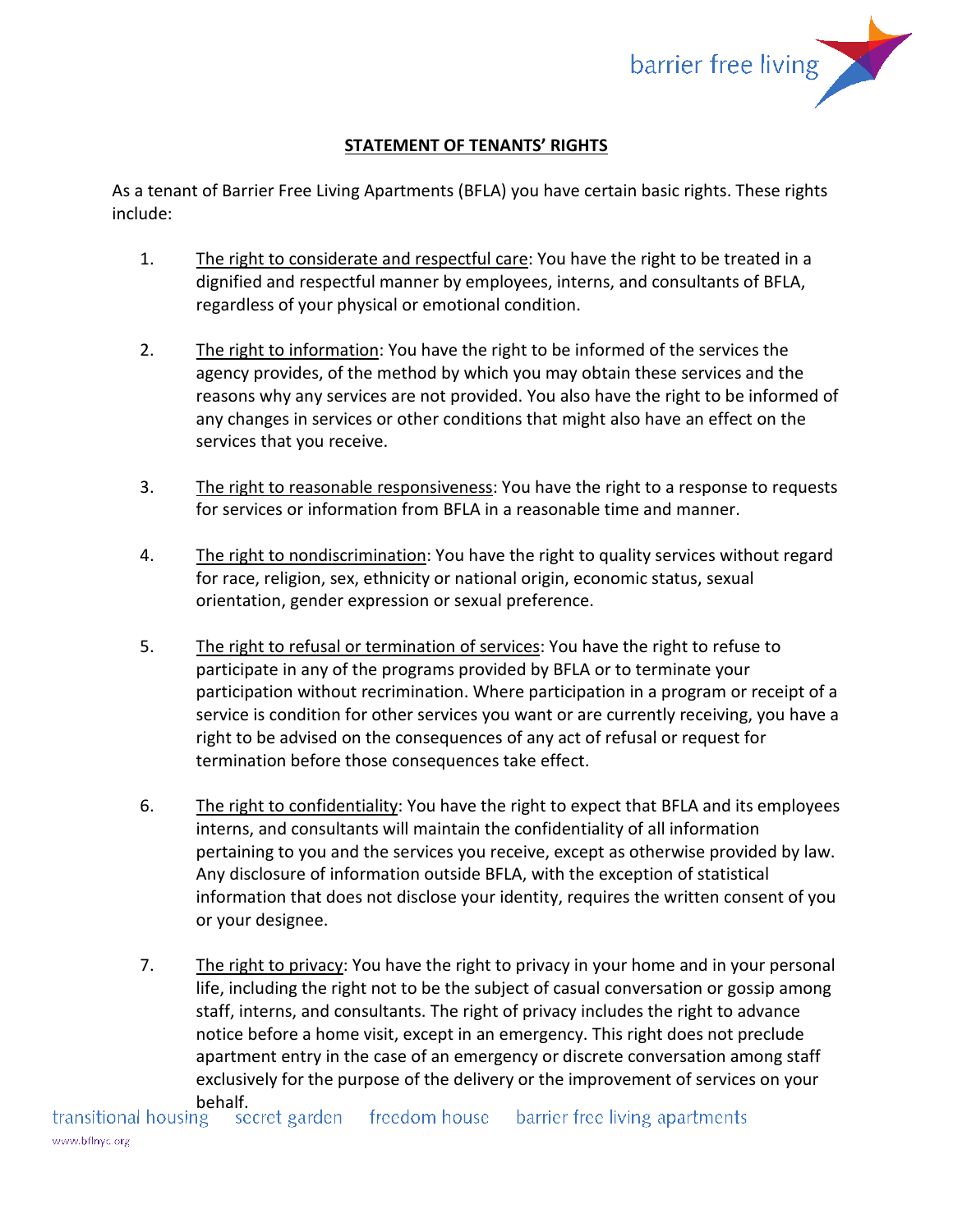

# 8. The right to voice grievances and recommend changes in policies to the facility's staff and the governing authority.

- 9. The right to have grievances heard: You have the right to a fair hearing of all complaints concerning your dealings with BFLA and its staff, including the right to know and use the established grievance process. If you believe your grievance cannot be fairly heard at BFLA, you have the right to obtain legal or other counsel outside the agency including contacting 311.
- 10. The right to have repairs from Foxy Management: Repairs must be called in during normal business hours (8:30AM - 5:00PM) to Foxy Management: 718-993-6737. In the event of an emergency after 5:00 PM, holidays, and weekends or when the office is closed, you can contact the building Superintendent directly. If your building has a security desk, repairs should be reported to the security officer during normal business hours. Emergencies must always be reported immediately.
- 11. You have the right to express complaints about care and services provided, and to have the program investigate such complaints. The program is responsible for providing the tenant or their designee with a written response indicating the findings of the investigation.
- 12. The right to have access to your records: You have the right to review your chart pertaining to you. This does not include any video footage. Any review must take place at a time mutually agreeable to you and the appropriate program staff.
- 13. The right to informed research participation: You have the right to be fully informed about any research studies for which BFLA solicits your participation. You also have the right to refuse to participate in any research studies without recrimination.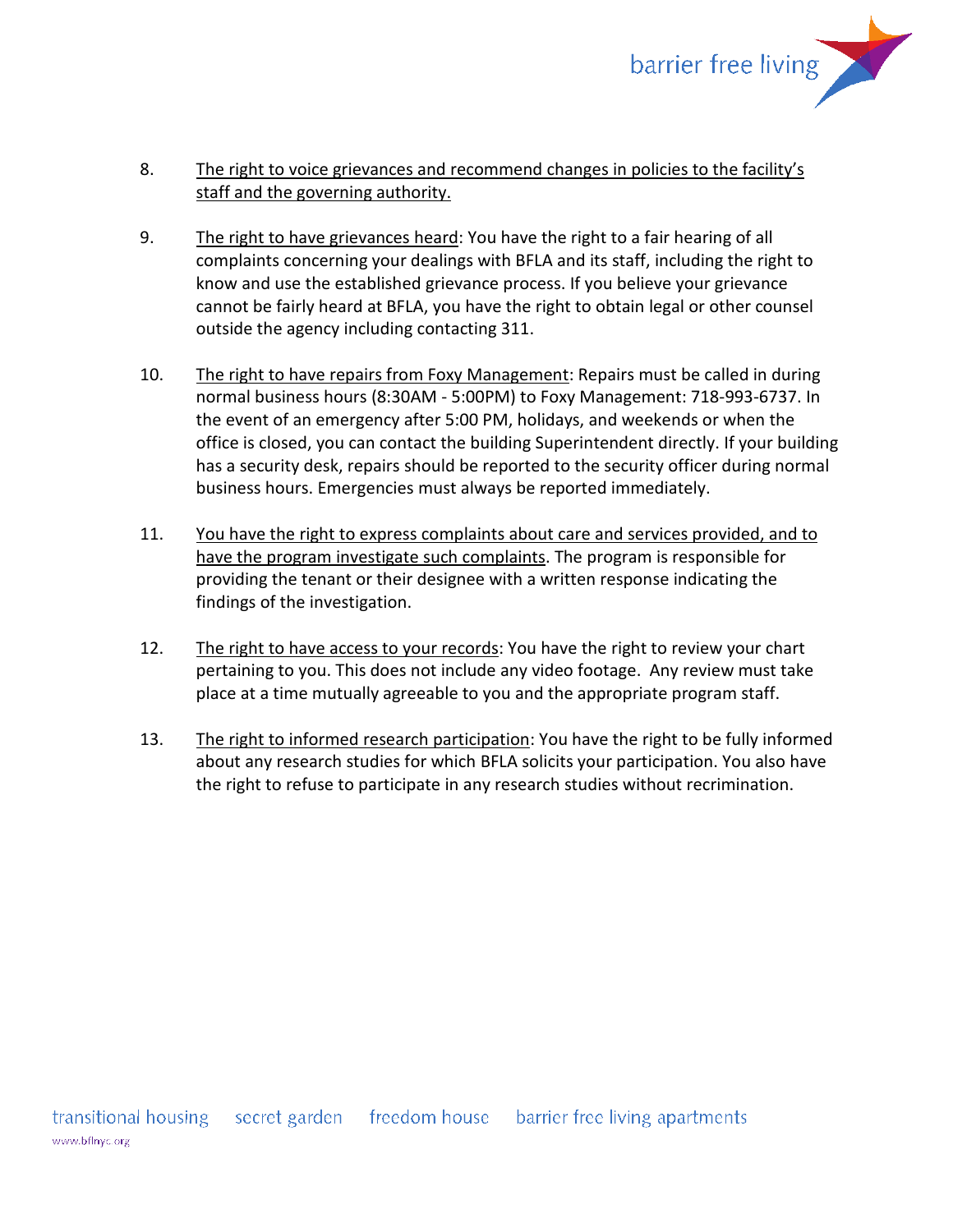

# **TENANT GRIEVANCE PROCEDURE**

As a matter of policy, every tenant at BFLA has the right to be treated fairly when he/she comes for services. If a tenant believes that this right has been violated, s/he has the right to make a formal complaint in person or in writing. A formal complaint that a tenant has not been treated fairly is a "grievance."

Tenants have the right to make a complaint without fear of any harmful reaction from staff at BFLA.

Filing a grievance is a serious matter. Before filing a grievance, a tenant should try to work out the problem with the person involved, and speak to a social worker and/or the director of social services, if it is possible.

### How to Write a Grievance

Tenant will be instructed to write a brief statement explaining what the problem is and what they think should be done. If the tenant needs assistance, the tenant will be instructed to see their social worker or the director of social services. The tenant will be instructed to sign the grievance statement. If someone else writes the grievance, the tenant has the right to have the statement read before signing.

### Confidentiality

As with all tenant information, the grievance is to be held in strictest confidence by the person who assists and by other persons who participate in the process.

### **PROCEDURE:**

#### *STEP 1*

The written grievance statement is to be filled with the tenant's social worker and/or the director of social services. Copies are to be given to the supervisor of the staff person(s) involved in the complaints, the grievant and the staff person(s) complained about.

### *STEP 2*

Within 5 business days, the supervisor shall investigate the matter, speak with all persons involved and attempt to resolve the dispute. If it is resolved, a brief statement describing how it was resolved should be drawn up, signed by the grievant, the person(s) subject to the complaint, the supervisor, and filed with the agency's Chief Program Officer (CPO) and the Chief Operating Officer (COO).

If the dispute is not resolved, the supervisor shall draft a brief statement of her/his position and give copies to the grievant and the program director.

transitional housing secret garden freedom house barrier free living apartments www.bflnyc.org